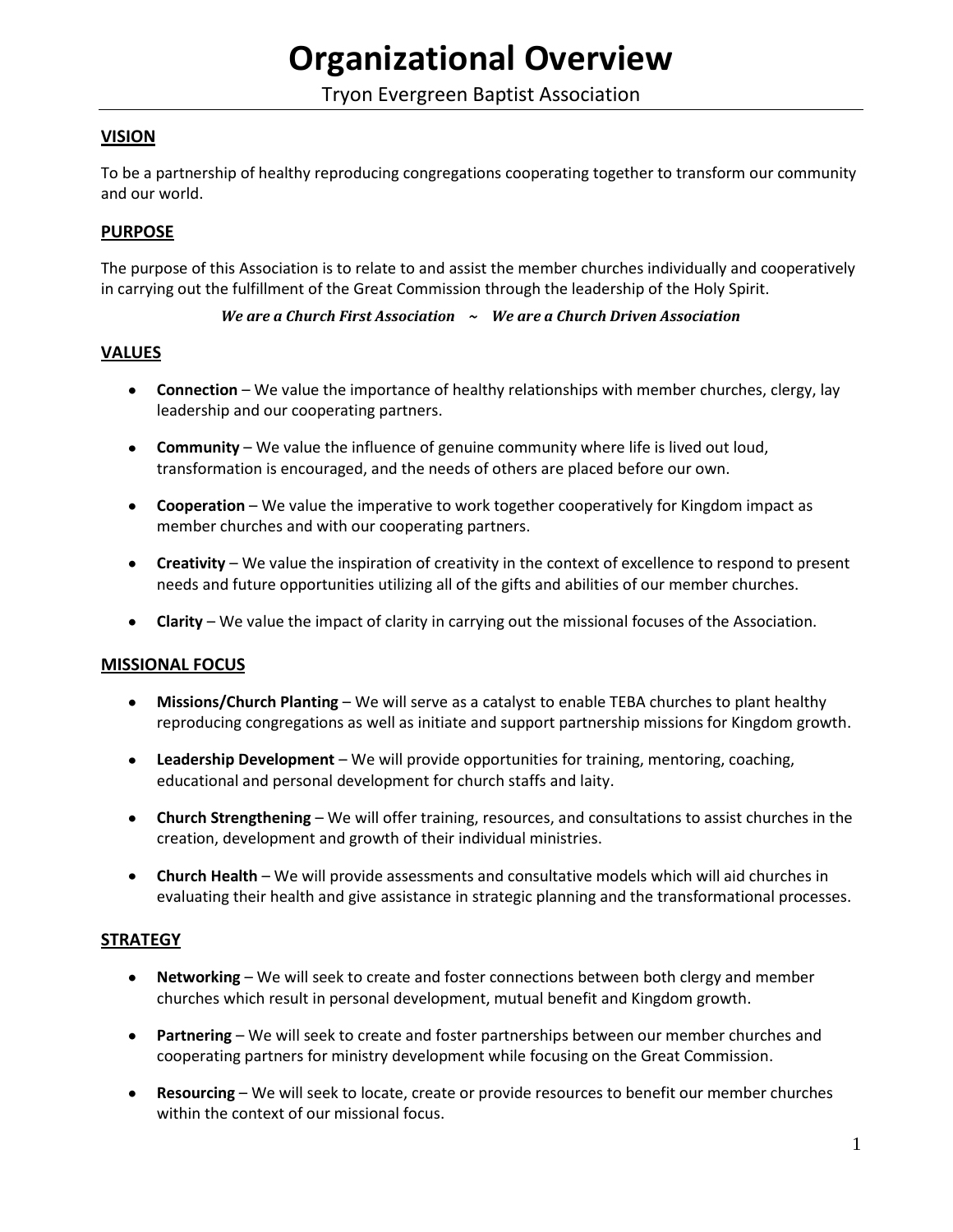# **Organization & Policy Manual**

# Tryon Evergreen Baptist Association

## **INTRODUCTION**

The Organization and Policy Manual shall be bound in the Annual of the Association directly following the Constitution and Bylaws. The Leadership Council shall be responsible for maintaining the Manual. Any changes in the Organization and Policy Manual must be approved by a majority vote of the Executive Board.

#### **ARTICLE I. ORGANIZATION**

The organization of Tryon Evergreen Baptist Association shall be composed of an Associational Staff, Officers, Leadership Council, Ministry Teams, Task Force Teams and Trustees to enable the Association to accomplish its purpose as stated in Article II of the Constitution, and provide information and recommendations to the Executive Board.

All Officers, Leadership Council, Ministry Teams, Task Force Teams and Trustees will be nominated by the Nominating Committee and elected by the members of the Executive Board of the Association. Task Force Teams will be appointed by the Leadership Council. In general, these members shall be both ministerial and layperson, with representation from large and small, rural and urban churches.

The Leadership Council, Ministry Teams, Task Force Teams and Trustees will keep accurate minutes of all meetings. The minutes of each meeting should include discussion emphasis, actions taken, recommendations, and members present. All recommendations requiring Associational action should be submitted to the Executive Board in writing for approval or appropriate action.

## **SECTION I. LEADERSHIP COUNCIL**

The Leadership Council will work with the Executive Director and Associational Staff in strategy planning, annual calendar planning, and planning of the Annual Celebration. The Leadership Council will prepare the Executive Board agenda; serve as an accountability and support group to the Executive Director and Associational Staff. The Council shall be composed of the Moderator, Moderator-elect, Past Moderator, and Chairperson from each Ministry Team. The Moderator shall serve as Chairman of the Leadership Council. Meetings of the Leadership Council shall be scheduled as needed by the Leadership Council, Moderator, or Associational Ministry Staff. The Associational Ministry Staff shall be ex-officio members.

The Leadership Council will appoint Tasks Forces as needed.

#### **SECTION II. PRIMARY MINISTRY TEAMS**

The work of the Association shall be accomplished primarily through five primary Ministry Teams, composed of ministerial and laypersons. Each Team shall meet at least quarterly to carry out its ministry and shall report on its work, goals, and plans, regularly to the Executive Board. All Ministry Teams will be composed of nine members serving on a three-year rotating term with no team member serving more than two consecutive three year terms (total of 6 years) without at least a one year lapse in service.

#### **1. Administrative Team (9 Members)**

Serves to oversee the general administrative functions of the Association related to the financial and personnel matters essential to the operation of the Association.

- Create Annual Ministry Budget, Overall Financial Management, Properties, Endowments and  $\bullet$ other related Financial Functions
- Give General Oversight of Personnel, Employee Policies and assist in Employment Processes
- Communicate, Encourage, Cultivate and Develop Support for the ongoing Resource Needs of the Association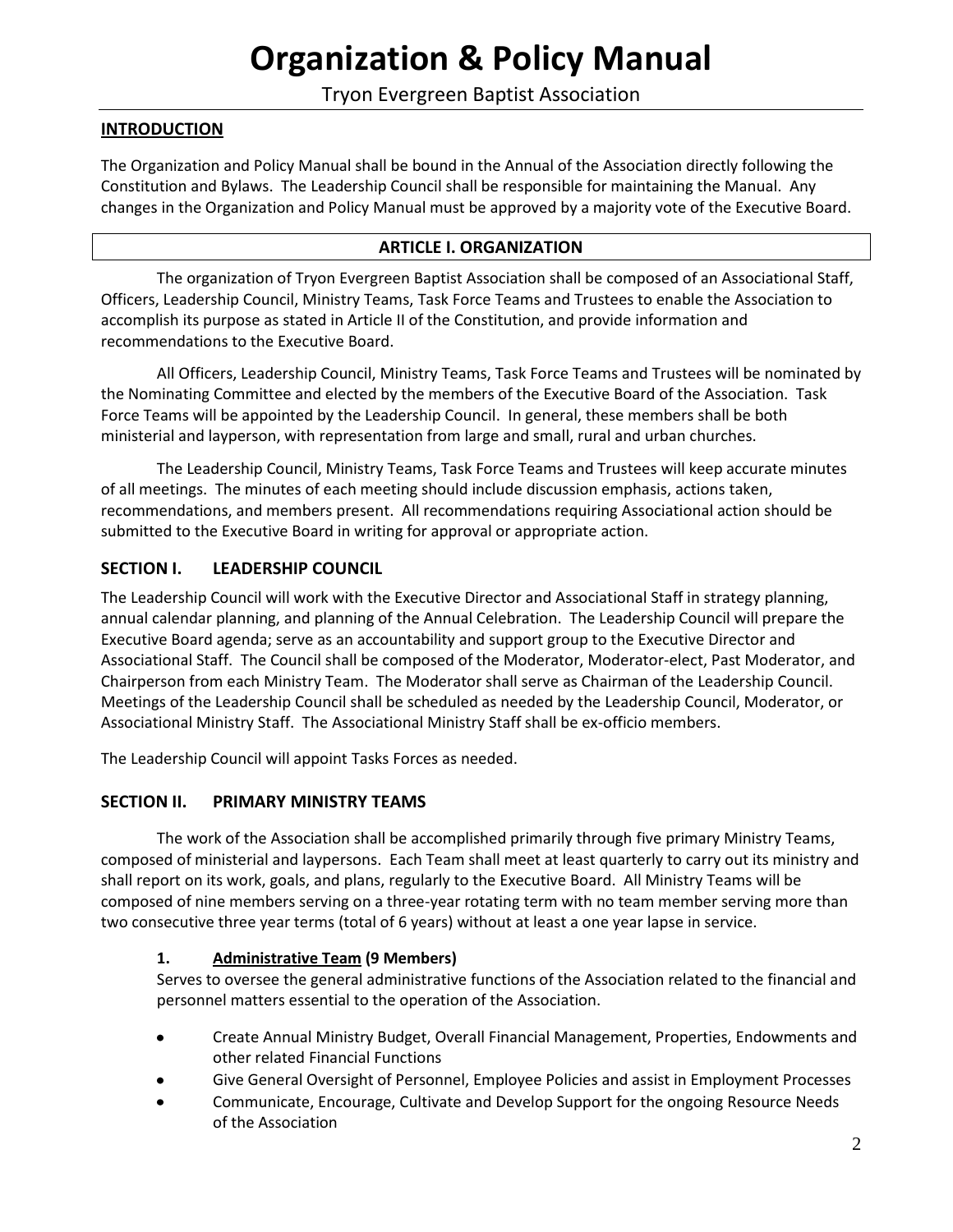# **2. Missions / Church Planting Team (9 Members)**

Serves as a catalyst to enable TEBA churches to plant healthy reproducing congregations as well as initiate and support partnership missions for Kingdom growth while supporting and encouraging Cooperative Community Ministries.

- Serve as a Catalyst to assist in planting Healthy Reproducing Churches and Alternate  $\bullet$ Strategic Models
- Foster Mission Awareness and Partnership Missions among Member Churches in a Local and Global context
- Encourage and Provide Directional Leadership for Cooperative Community Ministries such as Restorative Justice, local College and University campuses and other ministry objectives

# **3. Leadership Development Team (9 Members)**

Serves as a resource to provide opportunities for training, mentoring, coaching, educational and personal development for church staffs and laity.

- Encourage and Create Learning Opportunities for Church Staffs and Lay Leadership
- $\bullet$ Create or Collaborate on Regional Events focusing on Leadership Development
- $\bullet$ Provide Resources to Support on going Leadership Development for Church Staff and Lay Leadership

# **4. Church Strengthening Team (9 Members)**

Serves as a channel to offer training, resources, and consultations to assist churches in the creation, development and growth of their individual ministries.

- $\bullet$ Provide training events, resources, and practical help for church ministries to support the development of healthy reproducing congregations
- Recruit individuals to serve on specialized teams to support Bible Study, Discipleship  $\bullet$ Training, Worship, Evangelism, Camp Ministries, etc
- Provide Consultations as requested to Support Healthy Ministry Development  $\bullet$

# **5. Church Health Team (9 Members)**

Serves as a support to provide assessments and consultative models which will aid churches in evaluating their health and give assistance in strategic planning and the transformational processes.

- $\bullet$ Provide opportunities for Minister's for events, retreats, seminars and other means of personal development
- $\bullet$ Serve as a resource for counsel and support of ministers in distress, transition or dealing with termination.
- Aid in the provision of Assessments, Processes and Support to assist in the development of Healthy Reproducing Churches
- Encourage the provision of adequate support and benefits for all church staffs including participation in the GuideStone Retirement.

# **SECTION III. Short Term Committees**

These Committees are formed to accomplish a specific task on behalf of the Association and by their nature are meant to be short term in their operation.

# **1. Nominating Committee (as required or yearly)**

This committee shall have six members made up of the Chairpersons of the 5 Primary Ministry Teams and the Moderator. This Committee will recommend all Trustees, Primary Ministry Teams, the Leadership Council, the Moderator-elect, Parliamentarian, and other Special Focus Teams for approval by the Executive Board. The Associational Ministry Staff shall be ex-officio members.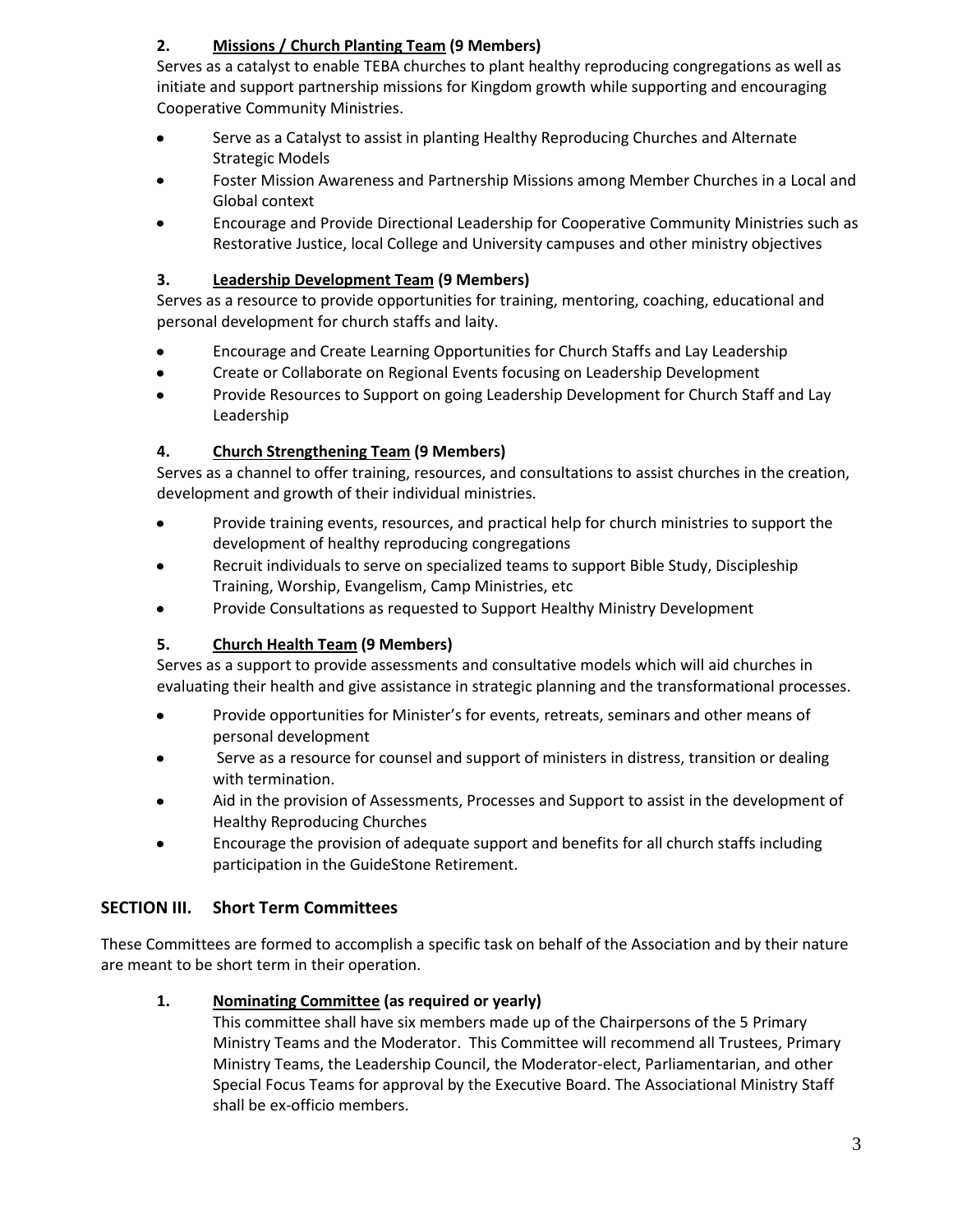**2. Constitution and Bylaws Committee (as required or every year ending in an even number)** This committee shall be comprised of six persons appointed by the Nominating Committee. This committee will review the Constitution and Bylaws on a biannual basis or as requested to keep them current. All proposed amendments presented by Executive Board members will be referred to this committee to guide the process for amending as outlined in the Constitution and Bylaws. The Associational Ministry Staff shall be ex-officio members.

# **SECTION IV. SPECIAL FOCUS TEAMS**

These Teams are formed to accomplish a specific ongoing ministry on behalf of the Association. Members of the Team are recommended to the Nominating Committee by the participants in the ministry, existing team members or the Associational Ministry Staff. The members of the team may serve on an ongoing basis with primary leadership required to be rotated on a regular basis. Team members shall be recommended by the Nominating Committee and elected by the Executive Board.

## **1. Preteen Camp Team**

Shall be made up of up to nine but no less than 6 members for the purpose of providing for the development, coordination and oversight of the Associational Preteen Camp.

#### **2. Senior Adult Team**

This committee will consist of six members and will assist the Associational Senior Adult Leader in giving direction to, and the coordination of resources and services that develop ministries to and by Senior Adult ministries.

## **SECTION V. TASK FORCE TEAMS**

A Task Force Team may be formed at any time for a special project, study, or short-term need. When its work is completed, the Task Force will be dissolved. The Leadership Council will appoint Task Forces as needed.

#### **SECTION VI. BOARDS/TRUSTEES**

#### **1. Associational Trustees**

Three (3) Trustees shall be elected to serve on a three-year rotational term by the Association at its Annual Meeting. As directed by the Executive Board, Trustees are to acquire and dispose of real estate property, and to make necessary financial arrangements to borrow or sell for capital improvement**.** 

#### **2. Pineywoods Baptist Encampment Trustees**

These Trustees shall serve Pineywoods Baptist Encampment in accordance to its Constitution, and inform the Executive Board of needs and ministries at the encampment, and assist in integrating participation of TEBA churches in Pineywoods Baptist Encampment. Terms of service shall be three years with a maximum of six successive years.

## **3. Hospitality House Trustees**

The Association shall name Trustees to the Hospitality House in accordance to its Constitution, and inform the Executive Board of concerns and needs of the Hospitality House and seek to encourage churches to participate in the ministry of the Hospitality House, and of Restorative Justice Ministries. Terms of service shall be three years with a maximum of six successive years.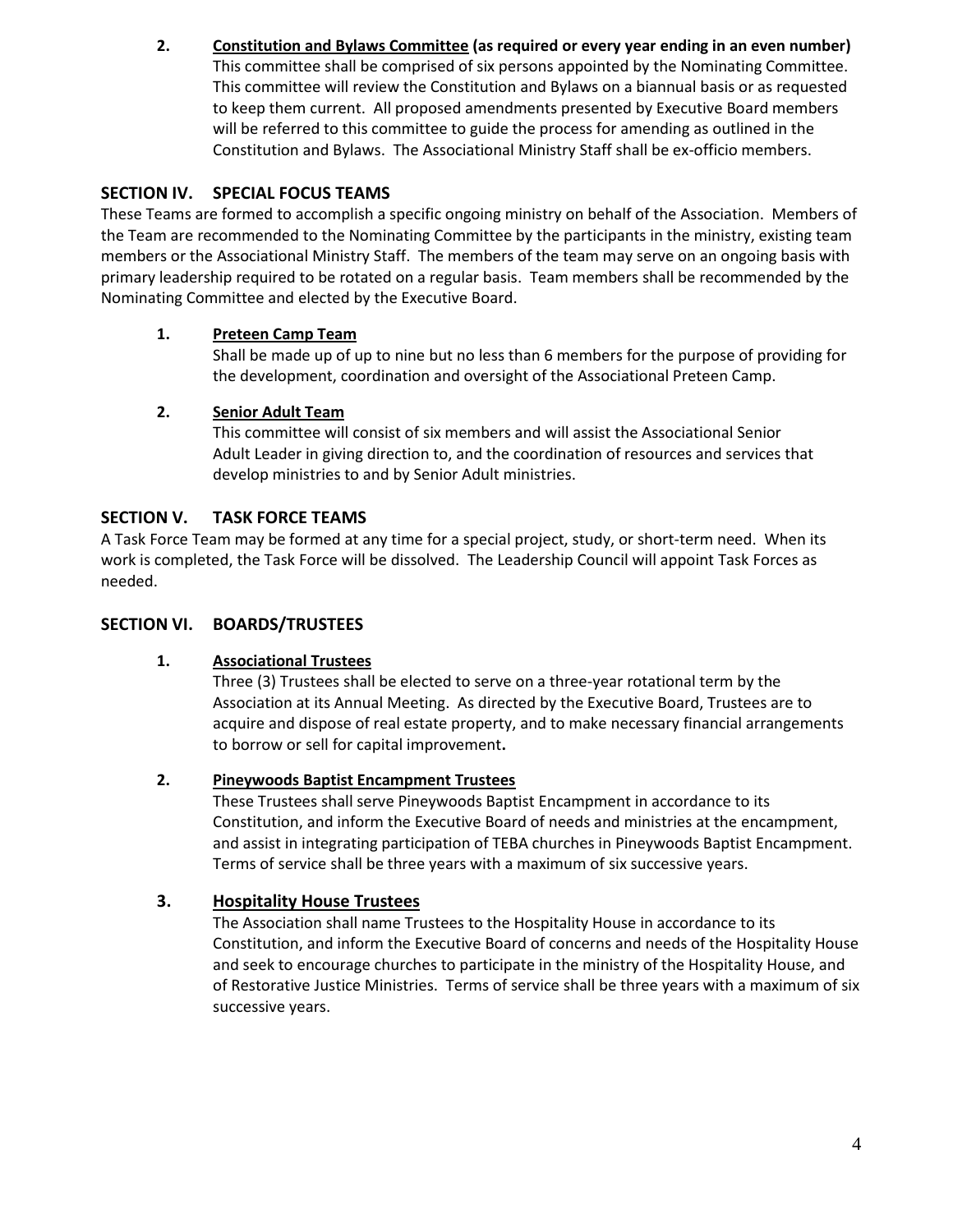#### **SECTION VII. STAFF AND ORGANIZATIONAL STRUCTURE**



**In this chart,** the solid line indicates primary responsibilities**.** The broken line indicates secondary responsibilities**.** In the organizational structure of the associational team, it should be noted that primary and secondary responsibilities have been assigned and specifics are reflected in the revised job descriptions (see personnel documentation for detail)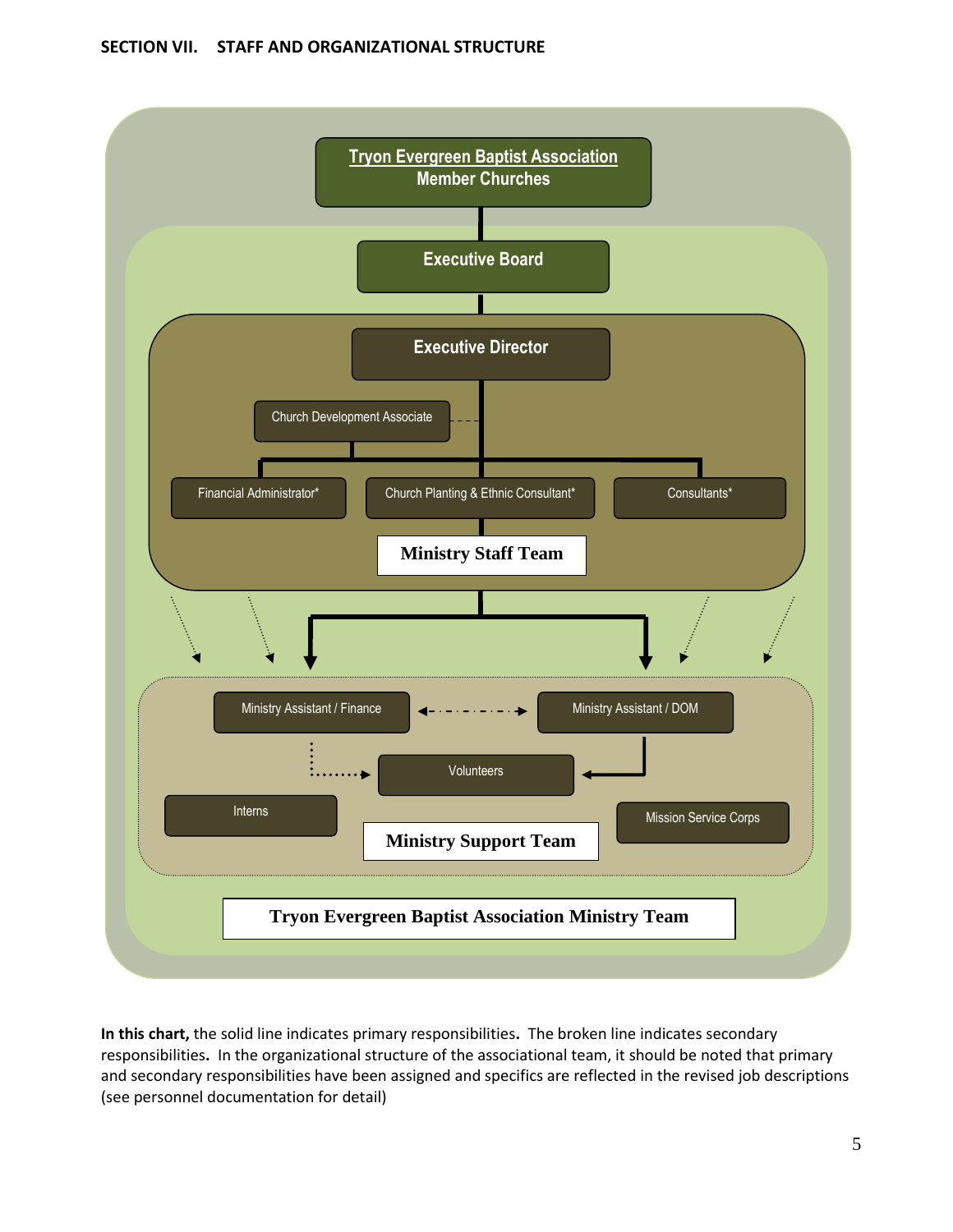#### **ORGANIZATION RELATIONSHIPS**

The Administrative Staff of TEBA consist of the positions listed below. It is the responsibility of each staff member to serve as liaison based on a relationship of team management with any teams or committees listed. Where specifics referrals are needed, the teams shall be listed under the staff member responsible for that team. However, in many instances each team member shall be called upon to relate in multiple areas of responsibility. The Executive Director shall be ultimately responsible for all teams and committees. He may assign responsibilities of various teams to any member he so desires.

Executive Director Executive Board Leadership Council Administrative Team Leadership Development Team Missions / Church Planting Team Church Health Team Constitution & Bylaws Committee Nominating Committee **Trustees** 

Church Development Associate Leadership Council Church Strengthening Team Church Health Team Preteen Camp Special Focus Team Senior Adult Special Focus Team Nominating Committee

Church Planting & Ethnic Ministries *Consultant* Missions Team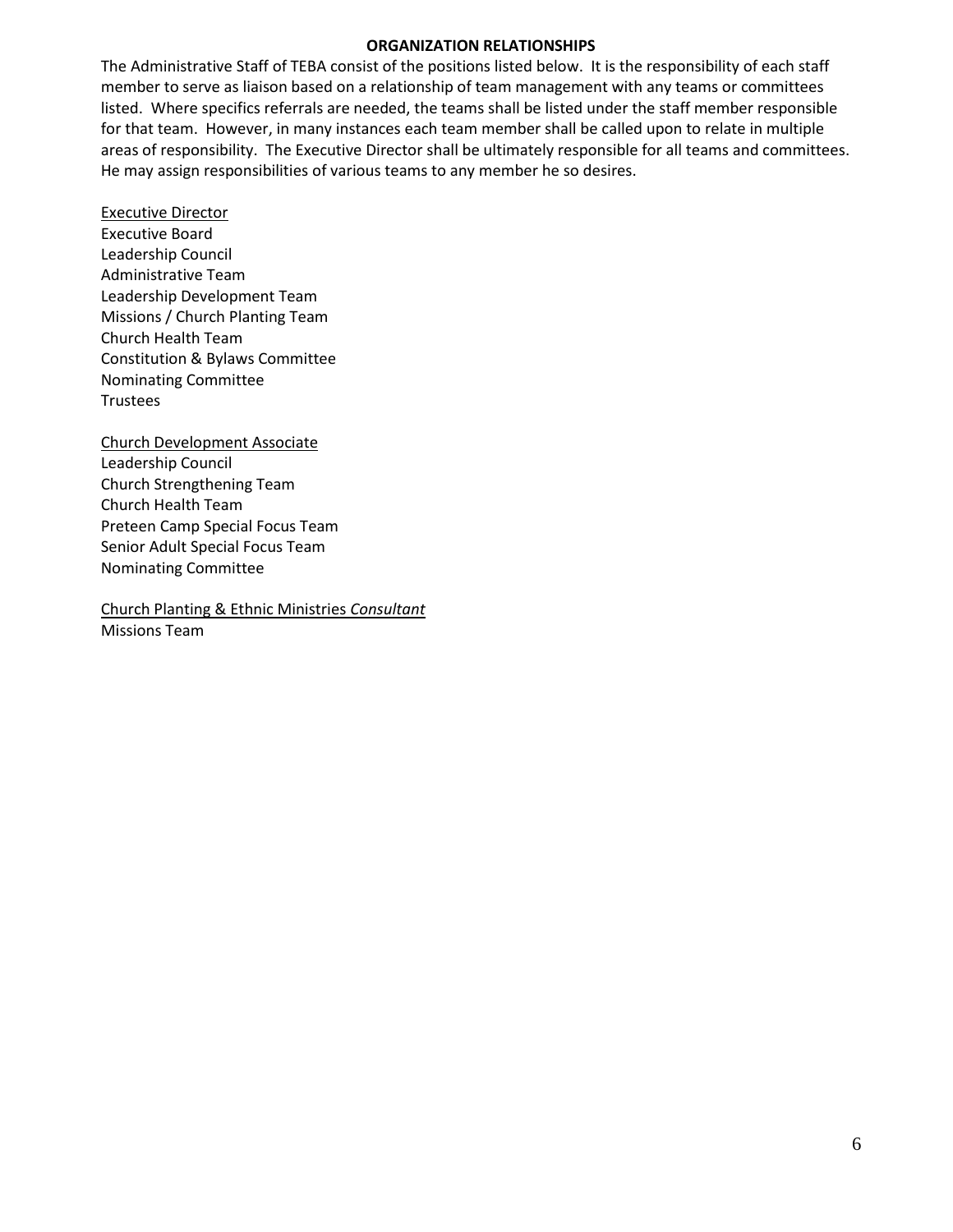## **SECTION I. FINANCIAL**

1. The financial statement of the Association is to be prepared monthly and presented at each Executive Board Meeting. The expenditures shall be reported to reflect amounts expended for the respective period and amounts remaining in each budget classification. Gifts from churches shall be reported in detail at each Executive Board Meeting and published quarterly. A separate accounting shall be made for revenues, expenditures, and cash and investment balances in the General Funds, Church/Missions Development Fund and any other funds.

2. Accounting procedures shall be those as generally accepted accounting principles as they may be applicable.

3. Signatories of checks, shall be selected as needed and approved by the Administrative Team.

4. To maintain the trustworthiness of the accounts, the Administrative Team shall receive and review a copy of all financial statements prepared by the Association.

5. The Administrative Team shall be responsible for scheduling outside audits.

6. The Administrative Team may approve financial institutions for purpose of deposits, loans, investments, or any other needs that may arise prior to an Executive Board Meeting.

7. The Administrative Team shall report to the Executive Board.

#### **SECTION II. STAFF POSITION DESCRIPTIONS**

Position descriptions of all Tryon Evergreen Baptist Association Staff are on file in the associational office. Staff descriptions are a part of all files and are a part of the employee's packet and permanent record.

#### **SECTION III. PERSONNEL POLICIES AND PROCEDURES**

- 1. The Administrative Team, in consultation with the Executive Director, shall develop employee procedure manuals as necessary for the day-to-day operation of the Association office. These procedure guides will be maintained, as deemed necessary, for such policies as vacation time, sick leave, maternity leave, termination, severance pay, overtime, etc. These policies and procedures will be maintained in a file in the Association office.
- 2. Amendments to the employee policies and procedures shall be made as necessary by the action of the Administrative Team. Changes to the policies and procedures should be dated and signed by the Executive Director. Superseded procedures and policies shall be maintained in a separate file.
- 3. Job descriptions shall be kept on file for all staff and employees.
- 4. Employee evaluations shall be completed by the appropriate supervisor. The Evaluations shall be in the form stipulated by the Administrative Team and shall be completed for consideration of salary recommendations for the annual budget.
- 5. Employee records shall be maintained for all ministerial staff and ministry assistant staff. These records shall include job descriptions, contract-indicating rate of pay, specific time off, benefits, annual evaluations and where applicable reason of any terminations.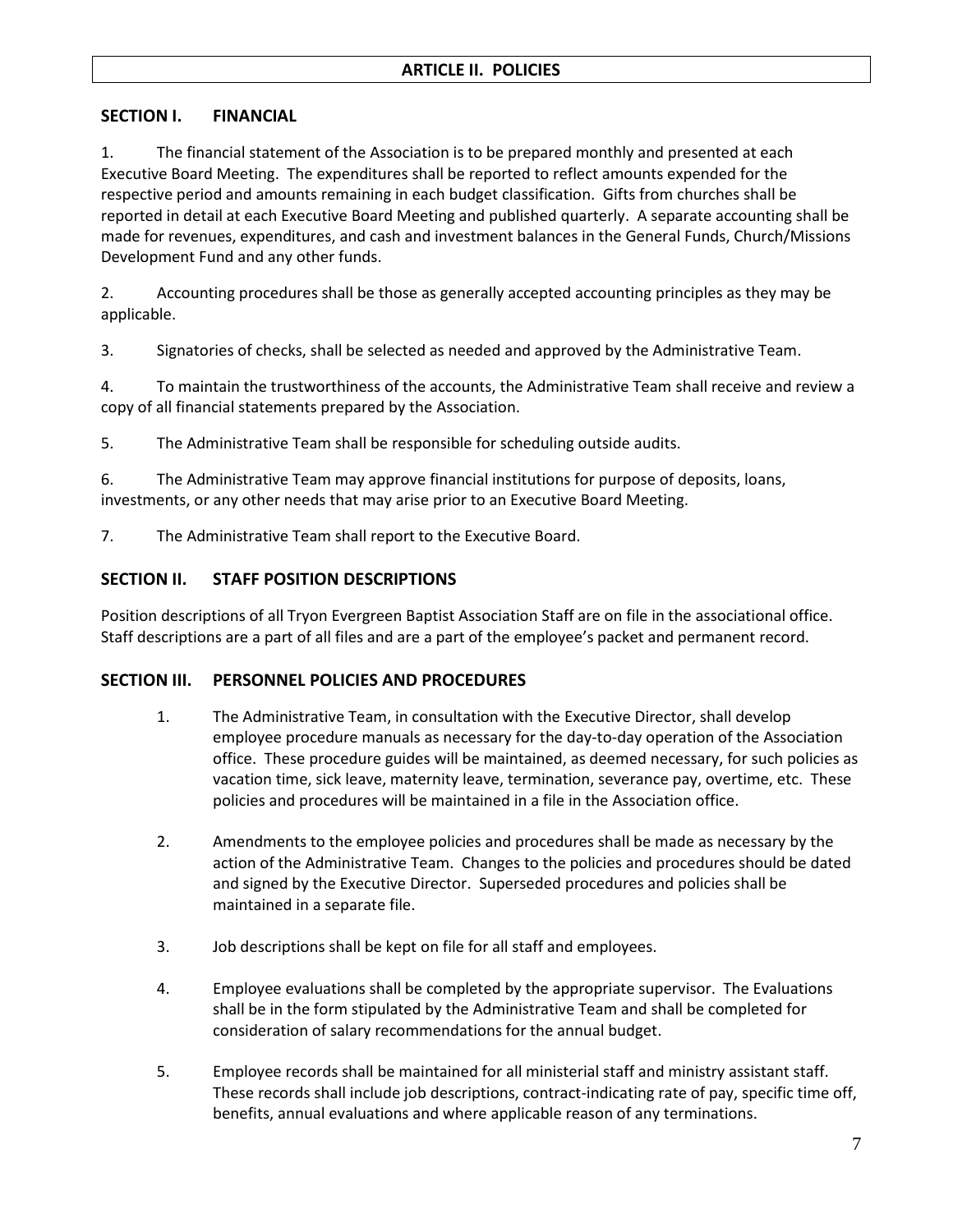## **SECTION IV. SEXUAL HARRASSMENT POLICY**

The Tryon Evergreen Baptist Association Executive Board affirms its commitment to ensuring a working environment for all employees and patrons that is fair, humane, and respectful; an environment that upholds Christian values, morals, and ethics as mandated by Scripture.

In keeping with the commitment, sexual harassment of employees of Tryon Evergreen Baptist Association will not be tolerated. Sexual harassment may consist of unwelcome sexual advances, request for sexual favors or other physical conduct of a sexual nature. Sexual harassment may also involve a hostile or offensive work environment created by sexually oriented conversation or insults.

Sexual harassment of an employee by non-employees, or a non-employee by employee, will not be tolerated. If you believe you are the victim of sexual harassment in any form, report the matter immediately to the Executive Director, Associate DOM, and/or to the chairperson of the Administrative Team.

# **SECTION V. EQUIPMENT AND FACILITIES USE**

**General Policies: The facilities and equipment of Tryon Evergreen Baptist Association are to be used primarily for the ongoing ministry of the association in relationship to the churches that make up the associational membership. Tryon Evergreen Baptist Association (hereafter referred to as "the association") and its programming events have building use priority in each and every circumstance. It is the purpose of the Association to serve the churches of the Association. We are committed to being good stewards of our time, resources, and facilities. We are sensitive to realize that this facility is made possible through the cooperative efforts of all the churches of the Association. Our facility serves as an ongoing testimony of our Lord's goodness and His grace to our community and the churches of our association.** 

 In outlining the usage of this facility, it should be clear that our primary desire is to be available and cooperative whenever possible. We pledge to be sensitive to God's leadership in scheduling and making available the facilities of the association. Common areas shall be: main entrance (east and west), restroom areas, conference room, kitchen, meeting room, parking lots, surrounding grounds designated for the association and all others as assigned or designated. The common areas are those areas designed to service the main facility of the association and are therefore open and available with proper request.

## Procedures for securing use of facilities:

- 1. All requests for use of building, grounds and equipment should be made in writing with the appropriate information concerning the event through the associational office (receptionist or ministry assistant). TEBA will coordinate usage with appropriate staff before approving the request. A phone request may be taken if applicable with written request received by designated TEBA staff member. All requests must be signed, authorized, and placed in file before usage can occur.
- 2. All scheduling of outside events that require conference or assembly areas are subject to the Associational calendar.
- 3. All Associational events shall take first priority in building use.
- 4. An individual must be selected as the responsible party for each usage or event. This person must submit a signed building request form. This person shall agree to maintain the building facilities to the highest of standards. It is the responsibility of the individual to acquire entrance information and secure said information prior to the event.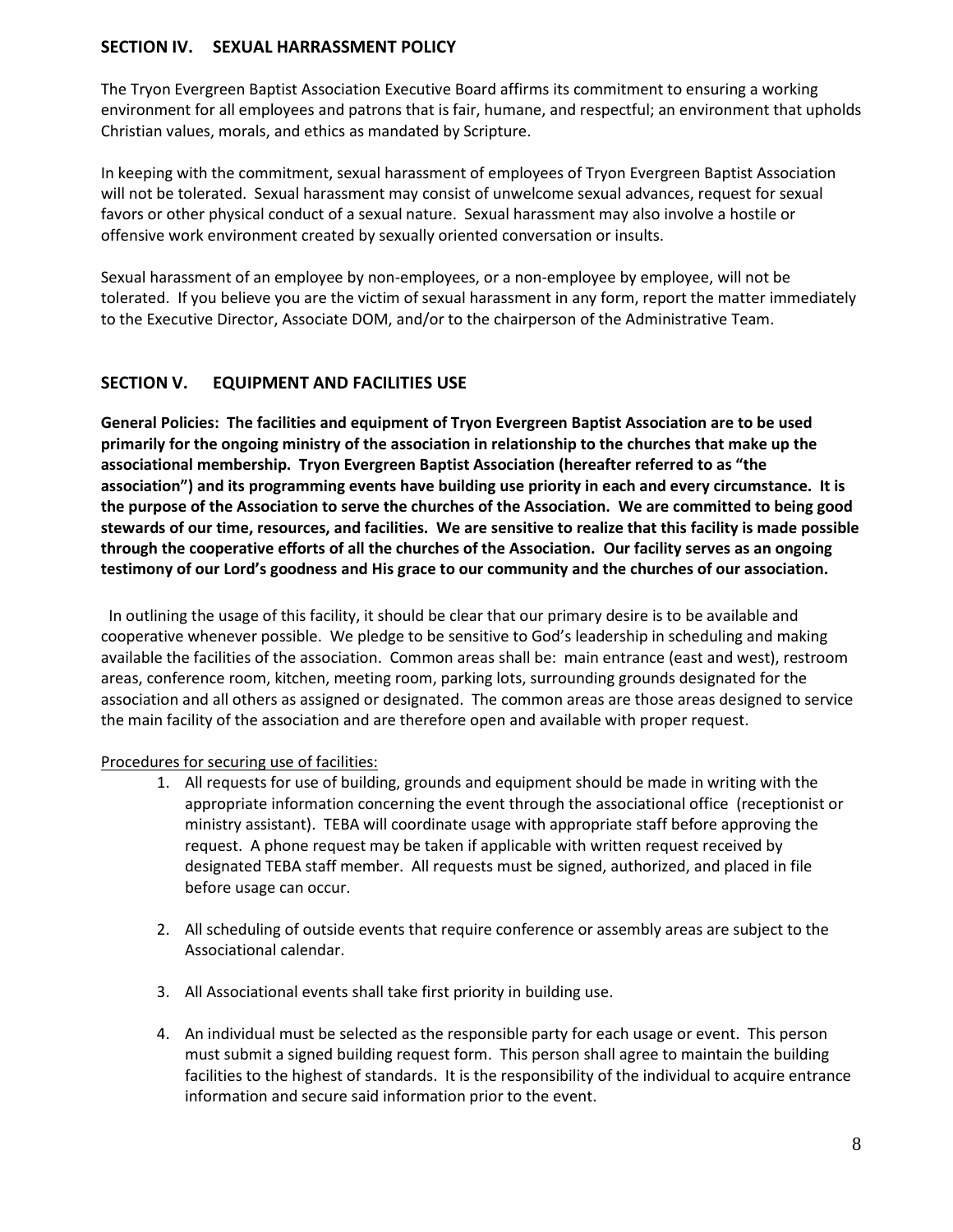- 5. It is the responsibility of the user to set up and tear down all equipment such as tables and chairs after the event is concluded. The equipment used shall be retrieved from and placed in the appropriate storage areas. The storage areas should be maintained in a clean and orderly fashion. It is not the responsibility of the association to provide any food items, paper goods, or various miscellaneous items without prior agreement in writing.
- 6. The area of use must be vacuumed, swept and/or mopped after each use. No food or drink will be left in the kitchen without specific authorization from Associational personnel. Failure to provide the service requested will result in forfeiture of the deposit (if applicable) and the inability to use the building area in the future.
- 7. All fees and building usage shall be determined by the Administrative team and signed authorization from designated team must be presented to designated TEBA staff.

All catered events must be handled in a fashion reflecting the high standards of cleanliness and maintenance expected by the churches and direction of the association. At any time no alcoholic beverages may be used in or around the buildings. The caterer or food handler is responsible for all clean up and removal of items not the property of the association. All areas must be left clean and ready for service after each use.

## *Confirmation of event is suggested prior to the event. This may be done by phone or by personal visit.*

Signs, posters, pictures, promotional materials and other items, which might need to be displayed, should be done so in such a fashion that it will not damage the walls or building.

It is the policy of the association that no tables or chairs shall be loaned or removed from the associational office and conference area. There shall be no exceptions to this policy.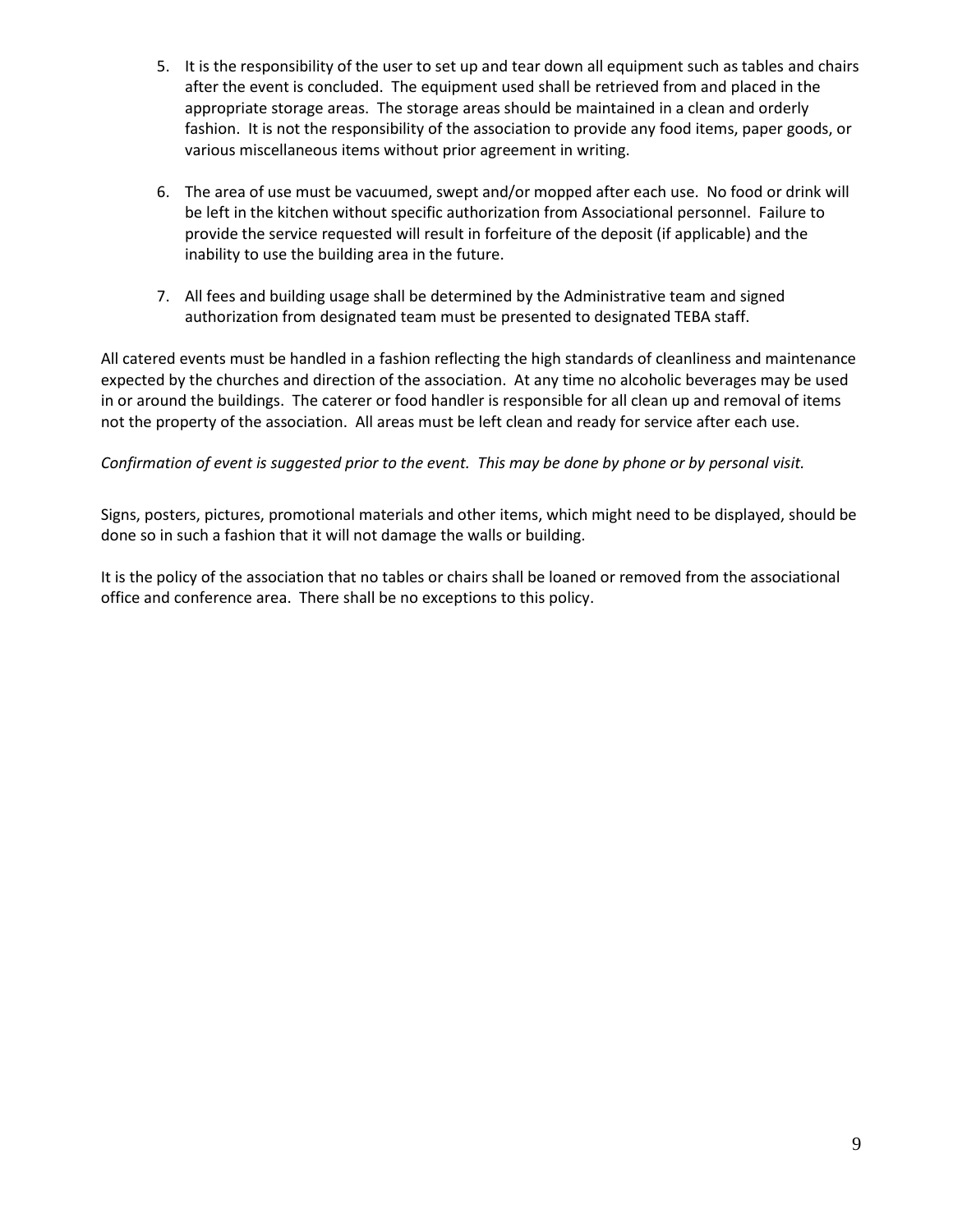#### Tryon Evergreen Baptist Association New Church Guidelines for Financial Support

Purpose:

Tryon Evergreen Baptist Association will serve as a catalyst and resource in assisting new work and starting new churches to reach their Great Commission potential.

Guiding Principles:

- This process should enable your church to start a new work.
- The partnership team works through a process of prayer, assessment, training, planning, support, launch and evaluation.
- Funding is directly related to potential and growth, and not to the needs of the ministry.

#### Process Information:

The level of support shall be controlled by:

The new works build-out potential (based on location, launch group, style, etc). The new work's capacity to become a self-sustaining autonomous work in 3 years.

All new work is done in partnership with sponsor churches, the association and other resources and agencies.

- The new church shall establish responsible giving practices from the beginning by budgeting and contributing toward total mission giving.
- Funding is based on a total resource not to exceed a three (3) year maximum. (This shall be interpreted to mean three (3) years of funding, not three (3) years of age.)
- All funding is directly related to the ability of the New Work to produce positive growth principles as they are related to stewardship.

Financial Guidelines:

1) The covenant planning process begins when all partnership parties are enlisted and present.

2) Start-up phase 3 months. All covenant parties plan initial start-up resource as needed. (No limits)

3) During the sustaining phase (4 months thru three (3) years, all the covenant parties shall contribute on-going support. The total outside support shall not exceed the projected actual income of the new church.

4) Association support can match, but not exceed, the combined support of sponsor churches.

5) All the covenant partners will follow the same phase-out schedule and will not exceed three years from funding start date.

6) Outside support may be increased if projected new work income exceeds expectations.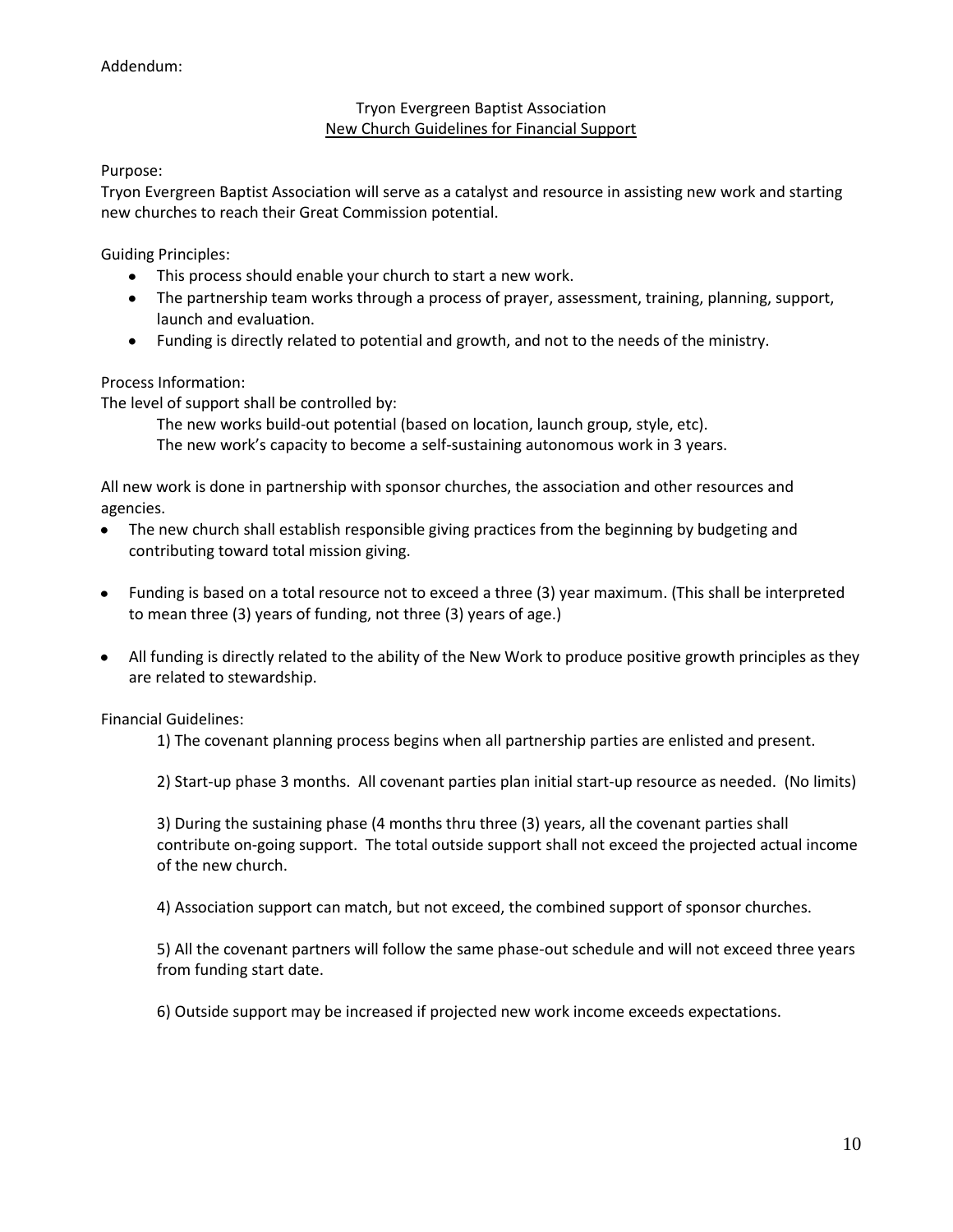Implementation:

Covenant group (Strategic Leadership Group) will conduct an assessment and maintain a continuing planning relationship.

Plan start-up costs, as needed maximizing all support groups. (3 months)

Identify, as best possible, ultimate size potential and per capita according to worship attendance.

Identify start-up group size and per capita to define healthy limit of financial support.

Fourth month – Implement long-range support, not to exceed the income of the New Work.

Checks shall be disbursed on associational receipt of report and associational missions gift.

Total Association Support for a new work proportional to the potential of the new work.

|                | <b>Potential</b> |           | <b>Monthly</b> | <b>Total Project</b> |
|----------------|------------------|-----------|----------------|----------------------|
| <b>Members</b> |                  |           |                |                      |
| Tier           | 1                | $0 - 50$  | \$300          | \$10,000             |
| Tier           | $\overline{2}$   | 51-150    | 350            | 12,000               |
| Tier           | 3                | 151-250   | 400            | 18,000               |
| <b>Tier</b>    | 4                | 251-350   | 450            | 24,000               |
| Tier           | 5                | 351-500   | 500            | 30,000               |
| Tier           | 6                | 501-1000  | 550            | 35,000               |
| <b>Tier</b>    | 7                | 1001-2000 | 550            | 40,000               |
| <b>Tier</b>    | 8                | 2001-5000 | 550            | 50,000               |